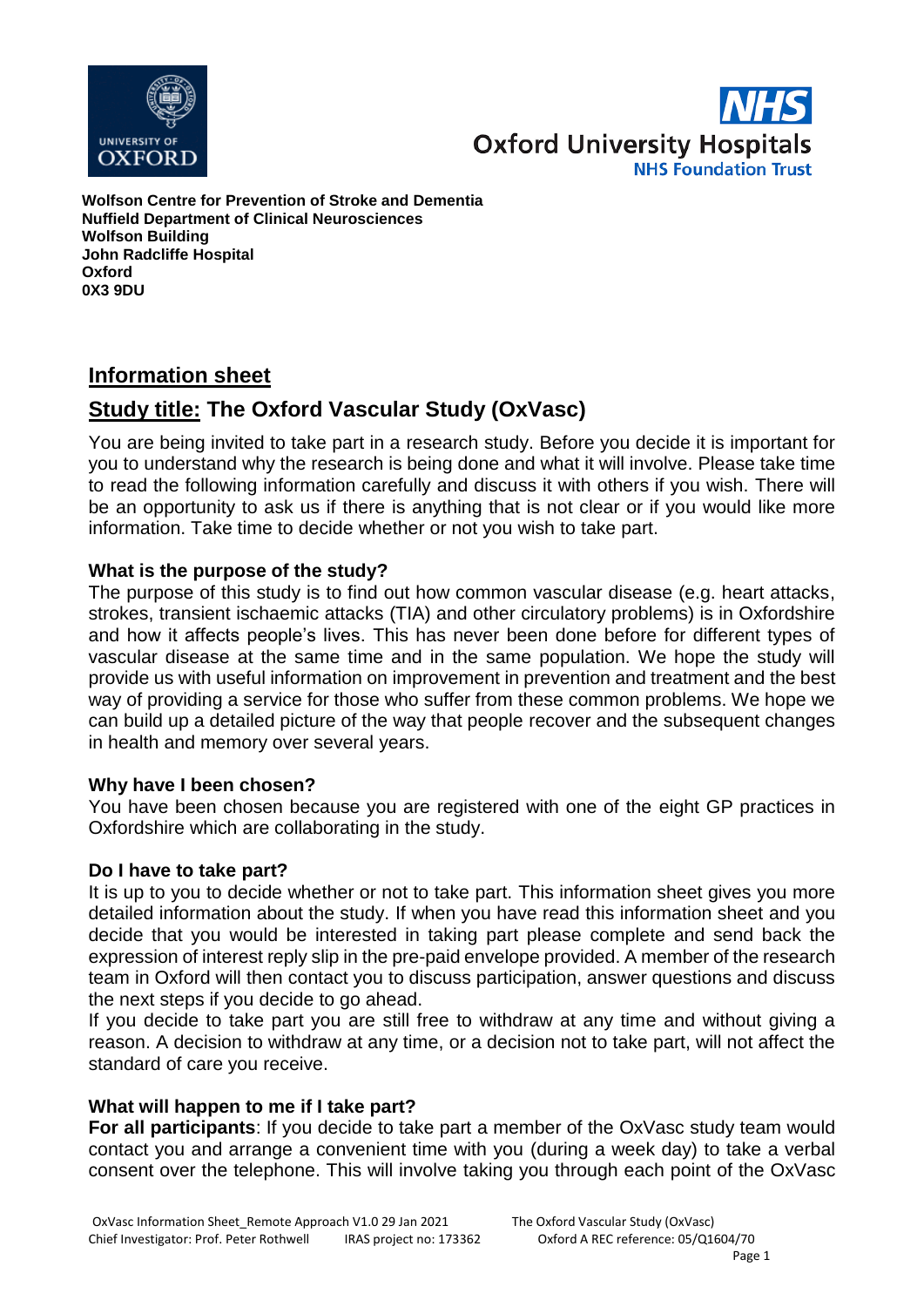study consent and giving you time to consider these and to ask questions. A copy of the verbal consent form will be sent to you for you to keep.

The member of the study team would then undertake a telephone assessment of your health with you, which would take about 20-30 minutes. .

**For those who have agreed to participate following chest pain or circulatory problems** there would be no further contact from the research team after this one telephone interview as part of the study.

If you have had scans of your brain, blood vessels and heart as part of your standard clinical care we would like to use these standard scans as part of this research. We would also like to gather some information on risk factors for vascular disease and other medical conditions from both your hospital and GP notes.

## **If you agree to participate in the study after a stroke or TIA:**

You may also be invited for a clinic appointment at the Centre for Prevention of Stroke and Dementia (CPSD) at the John Radcliffe Hospital. All stroke clinics run at CPSD follow Oxford University Hospitals NHS Trust infection control guidelines. This would involve taking an extra sample of blood. This sample may also be used for future genetic research aimed at understanding the genetic influences on vascular disease but would not have implications for you personally.

If you are participating in the study following a stroke or TIA, this would involve being followed up by telephone, at home or in clinic by a researcher up to 3 times in the first year then at five years and ten years and thereafter if any further vascular events occur.

We will also take a further blood sample if we see you at one year and five years. In addition, if you are admitted to hospital for any other medical problem, one of our researchers may visit you whilst you are an inpatient to ask you some questions on your memory. All the information collected will be completely confidential.

#### **What do I have to do?**

This is an observational study and taking part in the study will not affect your current or future care. No new drugs or other treatments will be tested.

#### **What are the possible disadvantages and risks to taking part?**

If you are required to give a blood sample this may cause mild discomfort. There are no additional risks involved in taking part in this study.

#### **What are the possible benefits of taking part?**

We hope the information we get from this study may help us to treat future patients with vascular disease better.

#### **What if something goes wrong?**

The University of Oxford, as Sponsor, has appropriate insurance in place in the unlikely event that you suffer any harm as a direct consequence of your participation in this study. NHS indemnity operates in respect of the clinical treatment which is provided.

If you wish to complain about any aspect of the way in which you have been approached or treated during the course of this study, you should contact Professor Peter Rothwell, Tel no: 01865 231603, email: [peter.rothwell@ndcn.ox.ac.uk](mailto:peter.rothwell@ndcn.ox.ac.uk) or you may contact the University of Oxford, Clinical Trials and Research Governance (CTRG) office, or the head of CTRG, email: [ctrg@admin.ox.ac.uk](mailto:ctrg@admin.ox.ac.uk)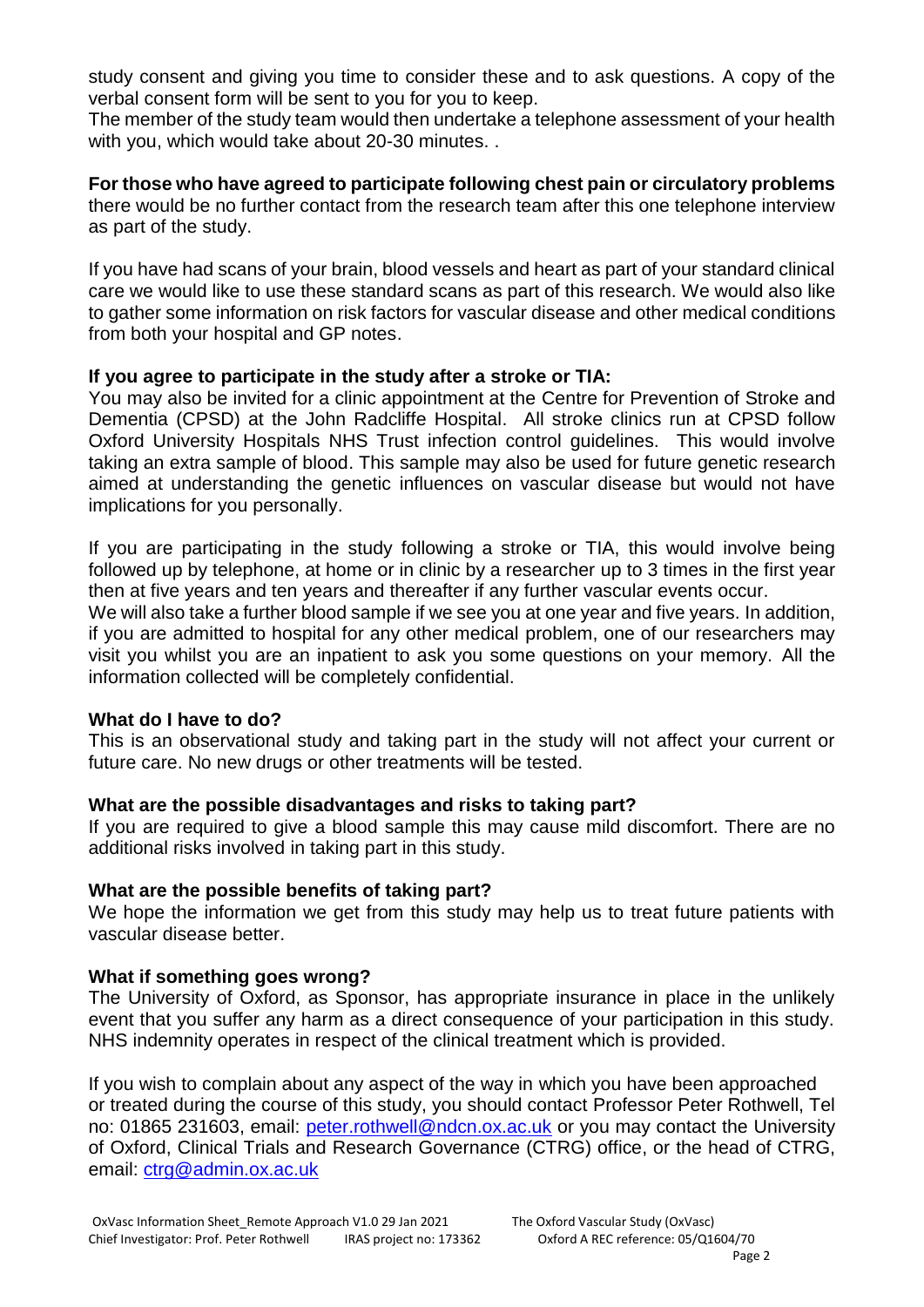## **Will my taking part in this study be kept confidential?**

All information which is collected about you during the course of the research will be kept strictly confidential. Any information about you which leaves the hospital/surgery will have your name and address removed so that you cannot be recognised from it.

Responsible members of the University of Oxford and Oxford University Hospitals may be given access to data for monitoring and/or audit of the study to ensure we are complying with regulations.

#### **What will happen to my data?**

Data protection regulation requires that we state the legal basis for processing information about you. In the case of research, this is 'a task in the public interest.' The University of Oxford is the sponsor for this study, based in the United Kingdom, is the data controller and is responsible for looking after your information and using it properly.

We will be using information from you, your medical records and also NHS Digital (for linkage between study data and civil registration data) using the minimum personallyidentifiable information possible (name, date of birth and NHS number). We will keep identifiable information about you for ten years after the study has finished. This excludes any research documents with personal information, such as consent forms, which will be held securely at the University of Oxford for 25 years after the end of the study. If you agree to your details being held for future research, we will retain a copy of your consent form until such time as your details are removed from our database but will keep the consent form and your details separate.

The study team will use your name, NHS number, home address, and contact details to contact you about the research study e.g. to arrange follow-up visits, to make sure that relevant information about the study is recorded for your care, to oversee the quality of the study or to invite you for further research.

Data protection regulation provides you with control over your personal data and how it is used. When you agree to your information being used in research, however, some of those rights may be limited in order for the research to be reliable and accurate. Further information about your rights with respect to your personal data is available at *<https://compliance.admin.ox.ac.uk/individual-rights>*

More information on how we use your data is available on our OxVasc website: *[www.ndcn.ox.ac.uk/research/oxvasc](http://www.ndcn.ox.ac.uk/research/oxvasc)*

If you are dissatisfied with the way we use your personal information, you have a right to raise any issues or lodge a complaint with the University of Oxford's compliance team at *<https://compliance.admin.ox.ac.uk/individual-rights>* or directly with the Information Commissioner's Office as a supervisory authority at:

*[https://ico.org.uk/for-organisations/guide-to-data-protection/guide-to-the-general-data](https://ico.org.uk/for-organisations/guide-to-data-protection/guide-to-the-general-data-protection-regulation-gdpr/individual-rights/right-to-be-informed/)[protection-regulation-gdpr/individual-rights/right-to-be-informed/](https://ico.org.uk/for-organisations/guide-to-data-protection/guide-to-the-general-data-protection-regulation-gdpr/individual-rights/right-to-be-informed/)*

#### **What will happen to the results of the research study?**

It is likely that the results of this study will be published in medical journals after completion of the research. If you decide to take part in the study, you will not be identified in any report.